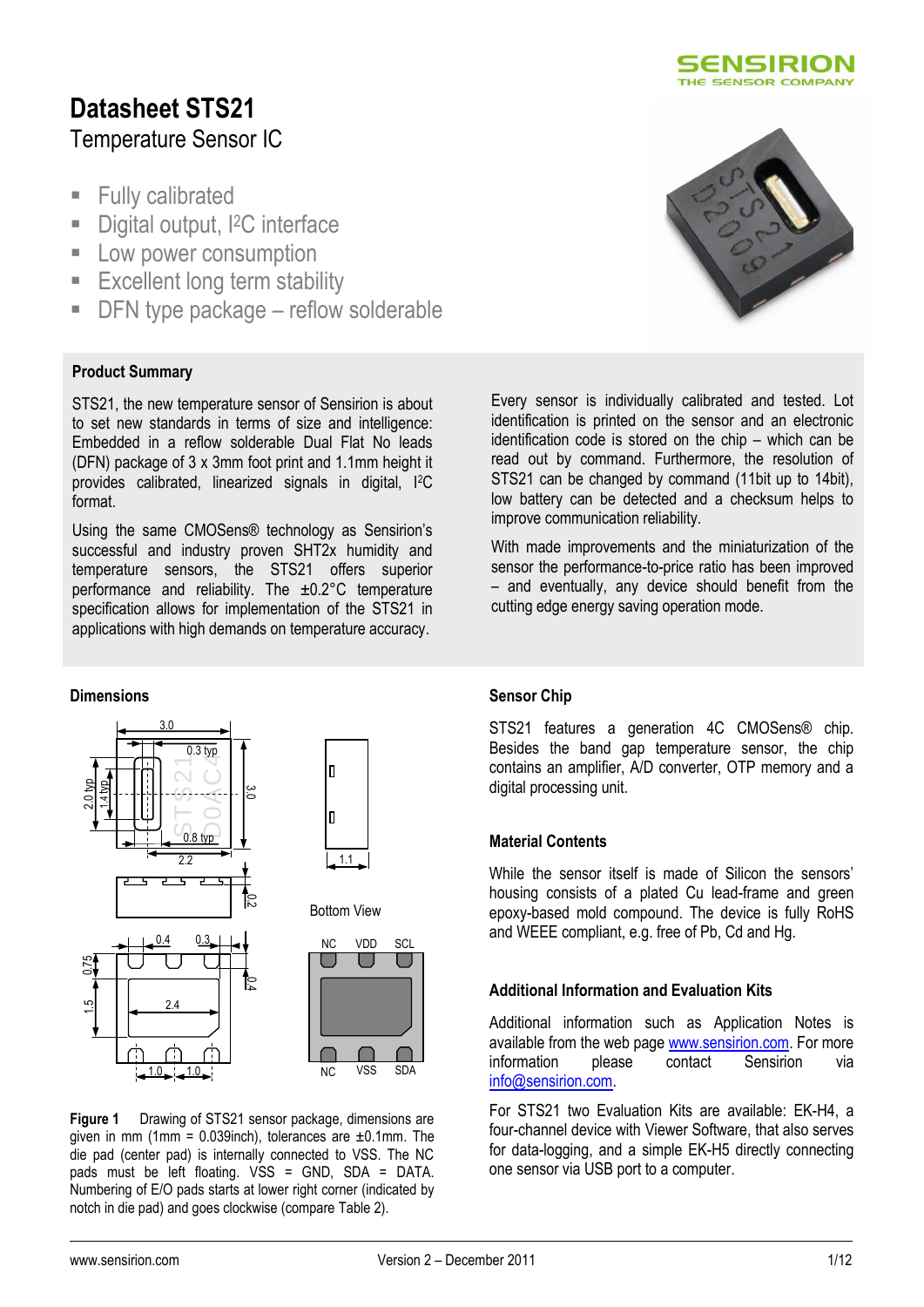

# **Sensor Performance**

#### **Temperature Specification**

| Parameter                  | Condition  | min          | typ    | max | Units       |
|----------------------------|------------|--------------|--------|-----|-------------|
| Resolution <sup>1</sup>    | 14 bit     |              | 0.01   |     | $^{\circ}C$ |
|                            | 12 bit     |              | 0.04   |     | $^{\circ}C$ |
| Accuracy                   | typ        |              | ±0.2   |     | $^{\circ}C$ |
| tolerance <sup>2</sup>     | max        | see Figure 2 |        |     | $^{\circ}C$ |
| Repeatability              |            | ±0.1         |        |     | °C          |
| <b>Operating Range</b>     | extended   | -40          |        | 125 | °C          |
| Response Time <sup>3</sup> | $\tau$ 63% | 5            |        | 30  | S           |
| Long Term Drift            |            |              | < 0.04 |     | °C/v        |



**Figure 2** Typical and maximal tolerance for temperature sensor in °C

#### **Electrical Specification**

| Parameter                        | Conditions                                          | min | typ  | max | Units |
|----------------------------------|-----------------------------------------------------|-----|------|-----|-------|
| Supply Voltage, VDD              |                                                     | 2.1 | 3.0  | 3.6 | V     |
| Supply Current, IDD <sup>4</sup> | sleep mode                                          |     | 0.15 | 0.4 | μA    |
|                                  | measuring                                           | 200 | 300  | 330 | μA    |
|                                  | sleep mode                                          |     | 0.5  | 1.2 | μW    |
| Power Dissipation <sup>4</sup>   | measuring                                           | 0.6 | 0.9  | 1.0 | mW    |
|                                  | average 11bit                                       |     | 8.6  |     | μW    |
| Communication                    | digital 2-wire interface, I <sup>2</sup> C protocol |     |      |     |       |

<span id="page-1-0"></span>**Table 1** Electrical specification. For absolute maximum values see Section 4.1 of Users Guide.

#### **Packaging Information**

| Sensor Type       | Packaging   | Quantity | Order Number |
|-------------------|-------------|----------|--------------|
|                   | Tape & Reel | 400      | 1-100811-01  |
| STS <sub>21</sub> | Tape & Reel | 1500     | 1-100812-01  |
|                   | Tape & Reel | 5000     | 1-100832-01  |

This datasheet is subject to change and may be amended without prior notice.

 $\overline{a}$ 

1

<sup>1</sup> Default measurement resolution is 14bit. It can be reduced to 13bit, 12bit or 11bit by command to user register.

Accuracies are tested at Outgoing Quality Control at 25°C and 3.0V. Values exclude long term drift.<br><sup>3</sup> Pesnanas time dans

Response time depends on heat conductivity of sensor substrate.

 $<sup>4</sup>$  Min and max values of Supply Current and Power Dissipation are based on</sup> fixed VDD = 3.0V and T<60°C. The average value is based on one 11bit measurement per second.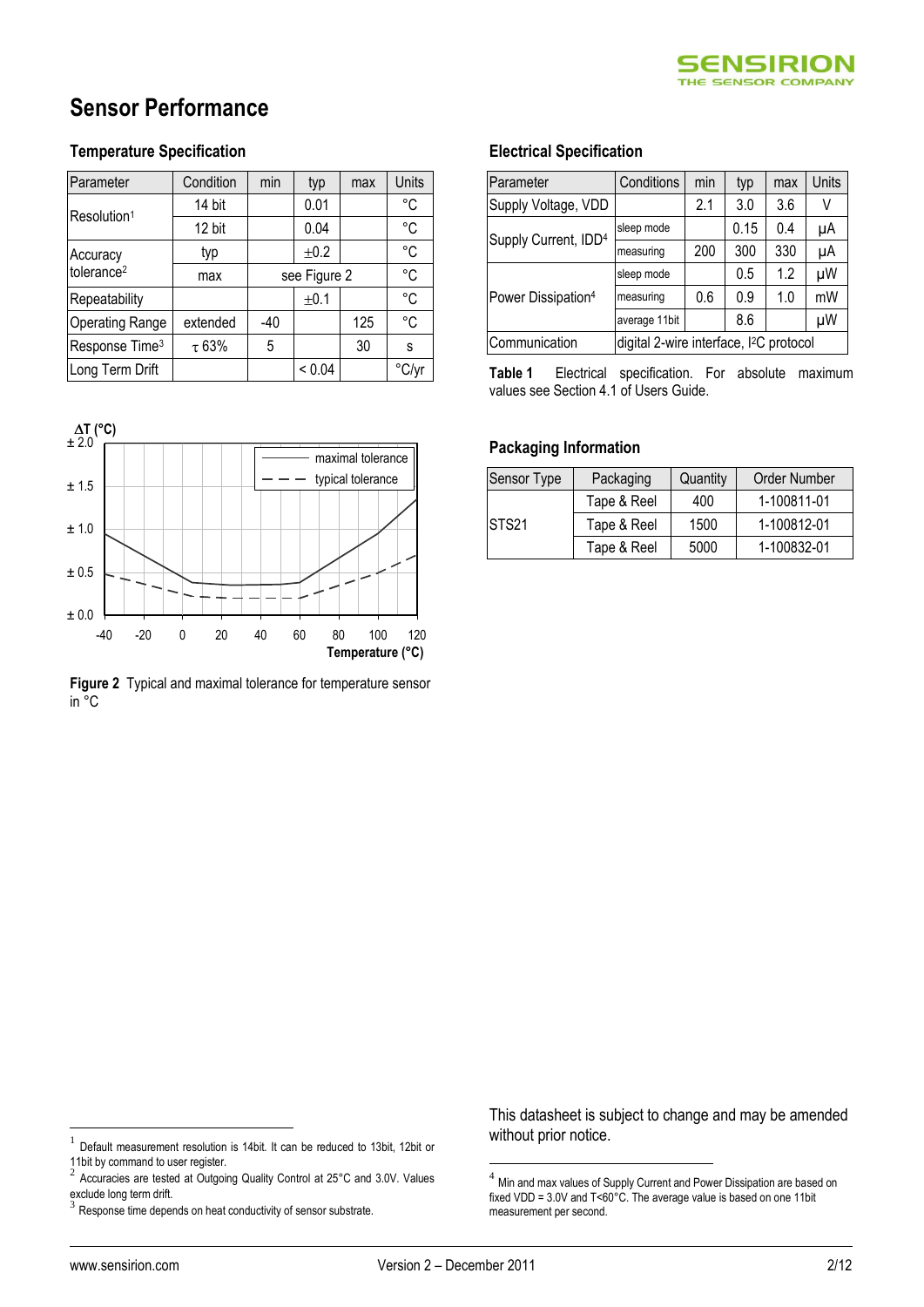

# **Users Guide STS21**

### **1 Extended Specification**

#### **1.1 Electrical Specification**

Current consumption as given in Table 1 is dependent on temperature and supply voltage VDD. For estimations on energy consumption of the sensor Figures 3 and 4 may be consulted. Please note that values given in these Figures are of typical nature and the variance is considerable.



**Figure 3** Typical dependency of supply current (sleep mode) versus temperature at VDD = 3.0V. Please note that the variance of these data can be above ±25% of displayed value.



**Figure 4** Typical dependency of supply current (sleep mode) versus supply voltage at 25°C. Please note that deviations may be up to ±50% of displayed value. Values at 60°C scale with a factor of about 15 (compare Table 1).

### **2 Application Information**

#### **2.1 Soldering Instructions**

The *DFN's die pad* (centre pad) and *perimeter I/O pads* are fabricated from a planar copper lead-frame by overmolding leaving the die pad and I/O pads exposed for mechanical and electrical connection. Both the I/O pads and die pad should be soldered to the PCB. In order to prevent oxidation and optimize soldering, the bottom side of the sensor pads is plated with Ni/Pd/Au.

On the PCB the *I/O lands<sup>5</sup>* should be 0.2mm longer than the package I/O pads. Inward corners may be rounded to match the I/O pad shape. The I/O land width should match the DFN-package I/O-pads width 1:1 and the land for the die pad should match 1:1 with the DFN package – see [Figure 5.](#page-2-0)

The *solder mask<sup>6</sup> design* for the land pattern preferably is of type Non-Solder Mask Defined (NSMD) with solder mask openings larger than metal pads. For NSMD pads, the solder mask opening should be about 120μm to 150μm larger than the pad size, providing a 60μm to 75μm design clearance between the copper pad and solder mask. Rounded portions of package pads should have a matching rounded solder mask-opening shape to minimize the risk of solder bridging. For the actual pad dimensions, each pad on the PCB should have its own solder mask opening with a web of solder mask between adjacent pads.



<span id="page-2-0"></span>**Figure 5** Recommended metal land pattern for STS21. Values in mm. Die pad (centre pad) may be left floating or be connected to ground, NC pads shall be left floating. The outer dotted line represents the outer dimension of the DFN package.

For *solder paste printing* a laser-cut, stainless steel stencil with electro-polished trapezoidal walls and with 0.125mm stencil thickness is recommended. For the I/O pads the stencil apertures should be 0.1mm longer than PCB pads and positioned with 0.1mm offset away from the centre of

1

<sup>&</sup>lt;sup>5</sup> The land pattern is understood to be the metal layer on the PCB, onto which the DFN pads are soldered to.

 $6$  The solder mask is understood to be the insulating layer on top of the PCB covering the connecting lines.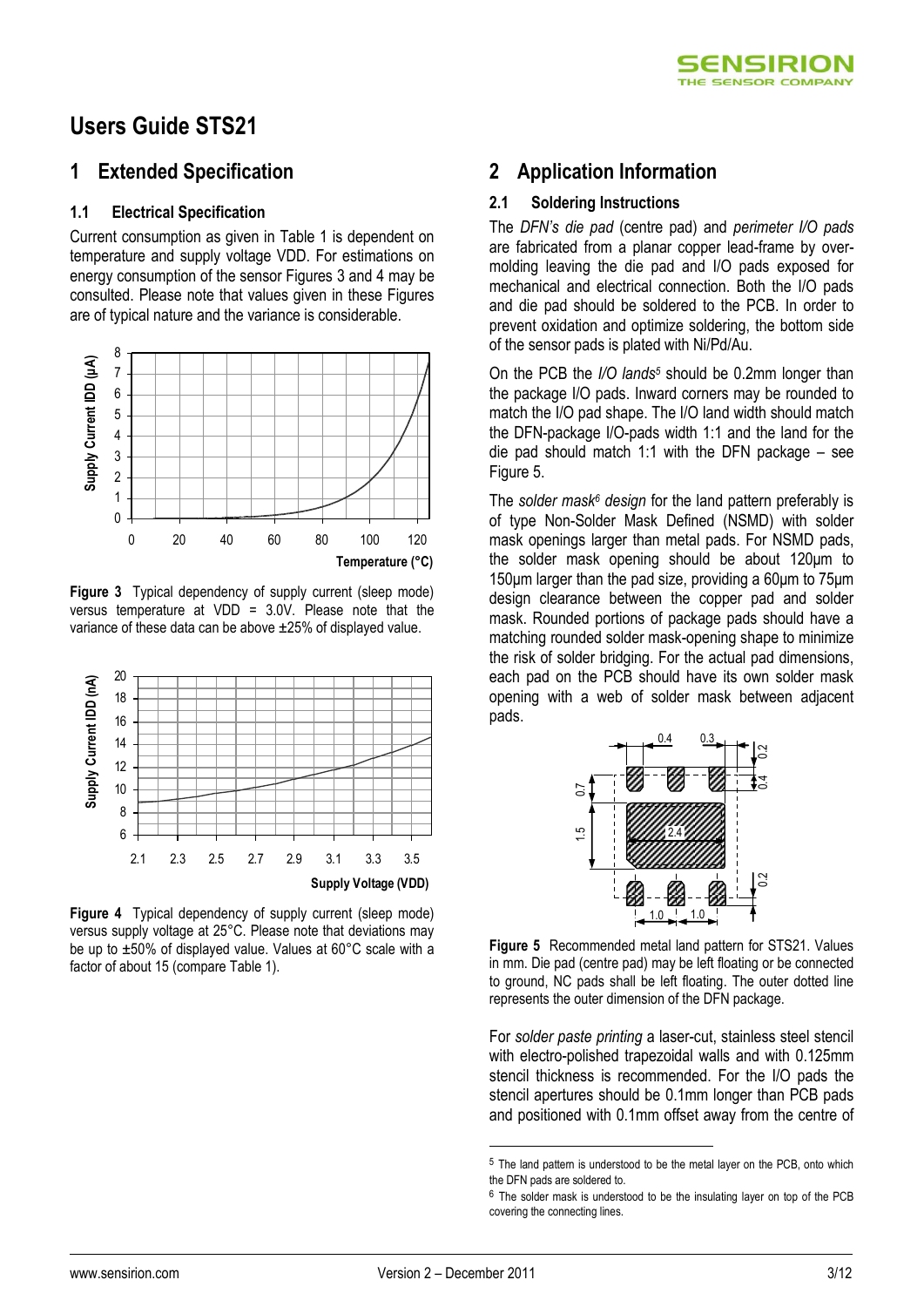

the package. The die pad aperture should cover about 70  $-90\%$  of the pad area  $-$  say up to 1.4mm x 2.3mm centered on the thermal land area. It can also be split in two openings.

Due to the low mounted height of the DFN, "no clean" type 3 solder paste<sup>7</sup> is recommended as well as Nitrogen purge during reflow.



<span id="page-3-1"></span>**Figure 6** Soldering profile according to JEDEC standard.  $T_P \leq T$ 260°C and  $t_P$  < 30sec for Pb-free assembly. T<sub>L</sub> < 220°C and  $t_L$  < 150sec. Ramp-up/down speeds shall be < 5°C/sec.

It is important to note that the diced edge or side faces of the I/O pads may oxidise over time, therefore a solder fillet may or may not form. Hence there is no guarantee for solder joint fillet heights of any kind.

For soldering STS21, standard *reflow soldering* ovens may be used. The sensor is qualified to withstand soldering profile according to IPC/JEDEC J-STD-020 with peak temperatures at 260°C during up to 30sec for Pb-free assembly in IR/Convection reflow ovens (se[e Figure 6\)](#page-3-1).

For manual soldering contact time must be limited to 5 seconds at up to 350°C.

#### **2.2 Storage Conditions and Handling Instructions**

Moisture Sensitivity Level (MSL) is 1, according to IPC/JEDEC J-STD-020. At the same time, it is recommended to further process the sensors within 1 year after date of delivery.

During storage, temperature shall be in the range of 10°C  $-50^{\circ}$ C.

#### **2.3 Temperature Effects**

If the sensor shares a PCB with electronic components that produce heat it should be mounted in a way that prevents heat transfer or keeps it as low as possible. Measures to reduce heat transfer can be ventilation, reduction of copper layers between the sensor and the rest of the PCB or milling a slit into the PCB around the sensor – see [Figure 7.](#page-3-2)

Furthermore, there are self-heating effects in case the measurement frequency is too high. To keep self heating below 0.1°C, STS21 should not be active for more than 10% of the time – e.g. maximum two measurements per second at 14bit accuracy shall be made.



**Figure 7** Top view of example of mounted STS21 with slits milled into PCB to minimize heat transfer.

#### <span id="page-3-2"></span>**2.4 Light**

The STS21 is not light sensitive. Prolonged direct exposure to sunshine or strong UV radiation may age the sensor.

#### **2.5 Wiring Considerations and Signal Integrity**

Carrying the SCL and SDA signal parallel and in close proximity (e.g. in wires) for more than 10cm may result in cross talk and loss of communication. This may be resolved by routing VDD and/or VSS between the two SDA signals and/or using shielded cables. Furthermore, slowing down SCL frequency will possibly improve signal integrity. Power supply pins (VDD, VSS) must be decoupled with a 100nF capacitor – see next Section.

### **3 Interface Specifications**

| Pin | Name       | Comment                     |   |
|-----|------------|-----------------------------|---|
|     | <b>SDA</b> | Serial Data, bidirectional  | 4 |
| 2   | VSS        | Ground                      |   |
| 5   | VDD        | Supply Voltage              | 5 |
| 6   | SCL        | Serial Clock, bidirectional | 6 |
| 3,4 | NC.        | Not Connected               |   |

<span id="page-3-0"></span>**Table 2** STS21 pin assignment, NC remain floating (top view)

#### **3.1 Power Pins (VDD, VSS)**

The supply voltage of STS21 must be in the range of 2.1 – 3.6V, recommended supply voltage is 3.0V. Power supply pins Supply Voltage (VDD) and Ground (VSS) must be decoupled with a 100nF capacitor, that shall be placed as close to the sensor as possible – see [Figure 8.](#page-4-0)

#### **3.2 Serial clock (SCL)**

SCL is used to synchronize the communication between microcontroller (MCU) and the sensor. Since the interface

 $\overline{a}$ 

 $7$  Solder types are related to the solder particle size in the paste: Type 3 covers the size range of  $25 - 45$  µm (powder type 42).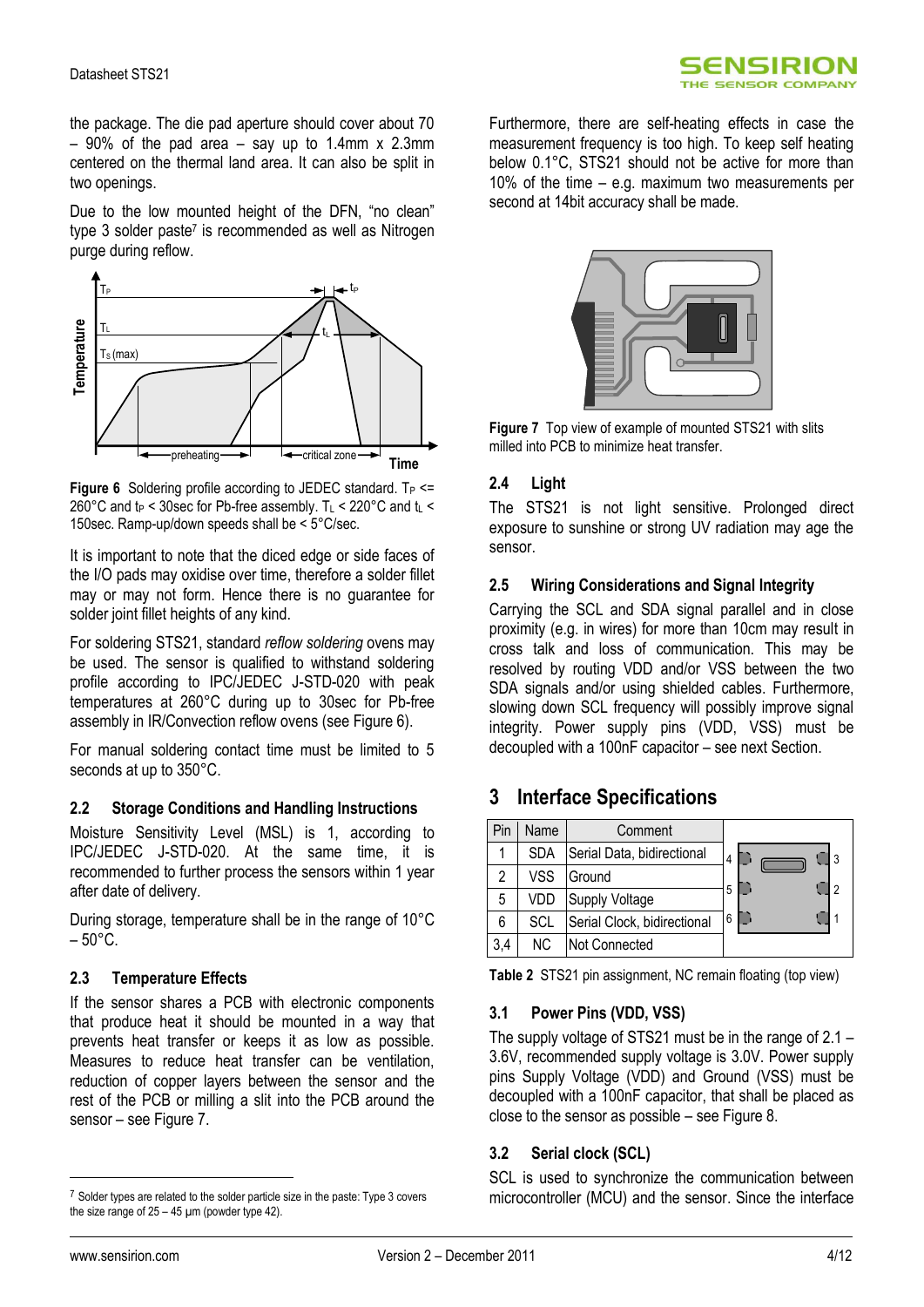consists of fully static logic there is no minimum SCL frequency.

#### **3.3 Serial SDA (SDA)**

The SDA pin is used to transfer data in and out of the sensor. For sending a command to the sensor, SDA is valid on the rising edge of SCL and must remain stable while SCL is high. After the falling edge of SCL the SDA value may be changed. For safe communication SDA shall be valid  $t_{\text{SU}}$  and  $t_{\text{HD}}$  before the rising and after the falling edge of SCL, respectively – see [Figure 9.](#page-4-1) For reading data from the sensor, SDA is valid t<sub>VD</sub> after SCL has gone low and remains valid until the next falling edge of SCL.



<span id="page-4-0"></span>**Figure 8** Typical application circuit, including pull-up resistors R<sup>P</sup> and decoupling of VDD and VSS by a capacitor.

To avoid signal contention the micro-controller unit (MCU) must only drive SDA and SCL low. External pull-up resistors (e.g. 10kΩ), are required to pull the signal high. For the choice of resistor size please take bus capacity requirements into account (compare Table 5). It should be noted that pull-up resistors may be included in I/O circuits of MCUs. See [Table 4](#page-4-2) and [Table 5](#page-5-0) for detailed I/O characteristic of the sensor.

## **4 Electrical Characteristics**

#### **4.1 Absolute Maximum Ratings**

The electrical characteristics of STS21 are defined in [Table 1.](#page-1-0) The absolute maximum ratings as given in [Table](#page-4-3)  [3](#page-4-3) are stress ratings only and give additional information. Functional operation of the device at these conditions is not implied. Exposure to absolute maximum rating conditions for extended periods may affect the sensor reliability (e.g. hot carrier degradation, oxide breakdown).

| Parameter                             | min    | max         | Units |
|---------------------------------------|--------|-------------|-------|
| VDD to VSS                            | $-0.3$ |             |       |
| Digital I/O Pins (SDA, SCL)<br>to VSS | $-0.3$ | $VDD + 0.3$ |       |
| Input Current on any Pin              | $-100$ | 100         | mA    |

<span id="page-4-3"></span>**Table 3** Electrical absolute maximum ratings

ESD immunity is qualified according to JEDEC JESD22- A114 method (Human Body Model at  $\pm$ 4kV), JEDEC JESD22-A115 method (Machine Model 200V) and ESDA ESD-STM5.3.1-1999 and AEC-Q100-011 (Charged Device Model, 750V corner pins, 500V other pins). Latchup immunity is provided at a force current of  $\pm 100$ mA with Tamb = 125°C according to JEDEC JESD78. For exposure beyond named limits the sensor needs additional protection circuit.

#### **4.2 Input / Output Characteristics**

The electrical characteristics such as power consumption, low and high level input and output voltages depend on the supply voltage. For proper communication with the sensor it is essential to make sure that signal design is strictly within the limits given i[n Table 4](#page-4-2) & 5 and [Figure 9.](#page-4-1)

| Parameter                   | Conditions                                                  | min        | typ | max        | Units |
|-----------------------------|-------------------------------------------------------------|------------|-----|------------|-------|
| Output Low<br>Voltage, VOL  | $VDD = 3.0 V,$<br>$-4 \text{ mA} < \text{IOL} < \text{0mA}$ | 0          |     | 0.4        | V     |
| Output High<br>Voltage, VOH |                                                             | 70%<br>VDD |     | VDD        | ٧     |
| Output Sink<br>Current, IOL |                                                             |            |     | $-4$       | mA    |
| Input Low<br>Voltage, VIL   |                                                             | 0          |     | 30%<br>VDD | V     |
| Input High<br>Voltage, VIH  |                                                             | 70%<br>VDD |     | VDD        | V     |
| Input Current               | $VDD = 3.6 V,$<br>$VIN = 0 V to 3.6 V$                      |            |     | $+1$       | uA    |

<span id="page-4-2"></span>**Table 4** DC characteristics of digital input/output pads. VDD = 2.1V to 3.6V, T = -40°C to 125°C, unless otherwise noted.



<span id="page-4-1"></span>**Figure 9** Timing Diagram for Digital Input/Output Pads, abbreviations are explained in [Table 5.](#page-5-0) SDA directions are seen from the sensor. Bold SDA line is controlled by the sensor, plain SDA line is controlled by the micro-controller. Note that SDA valid read time is triggered by falling edge of anterior toggle.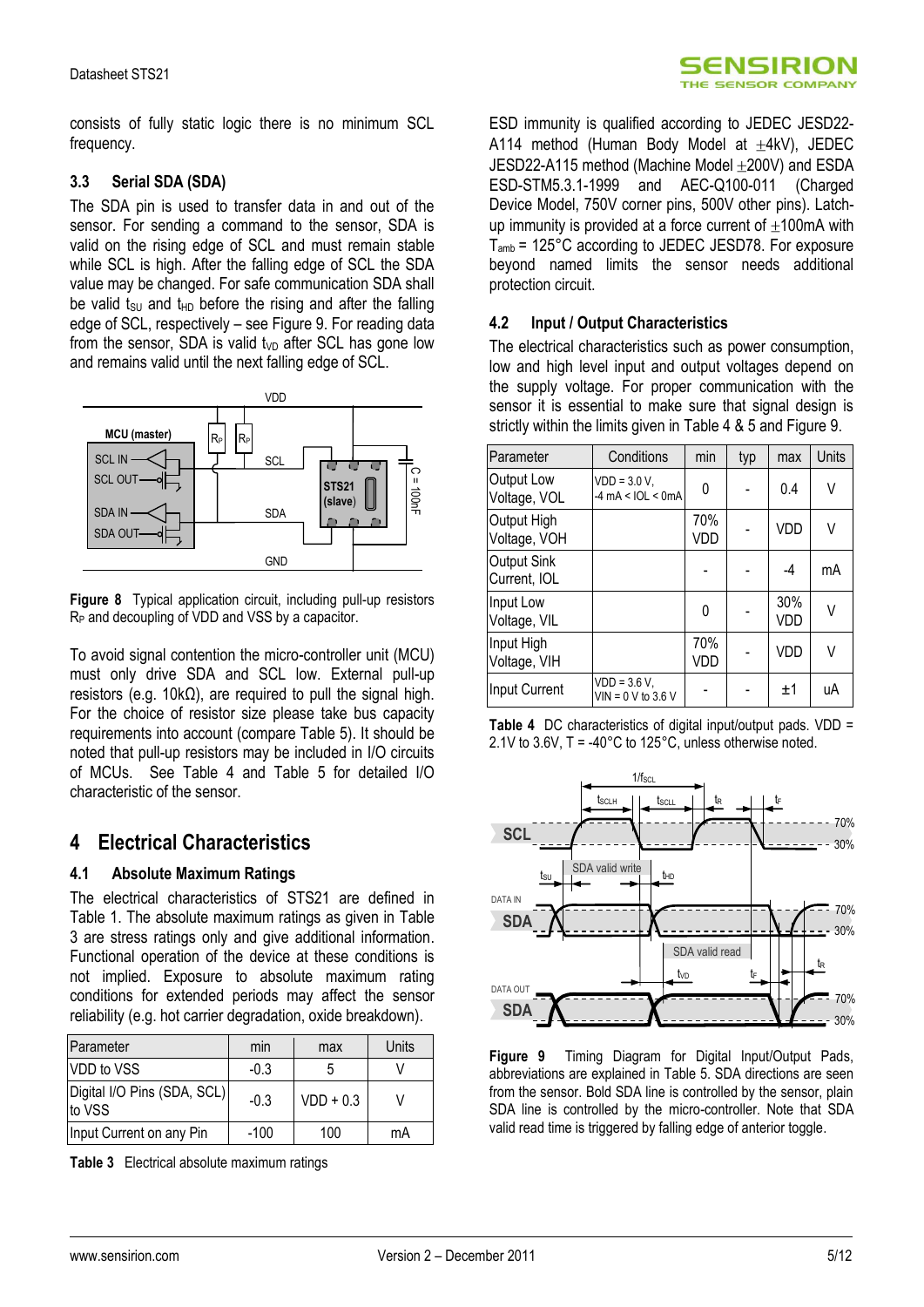| Parameter                                   | min | typ | max | <b>Units</b> |
|---------------------------------------------|-----|-----|-----|--------------|
| SCL frequency, fscL                         | 0   |     | 0.4 | <b>MHz</b>   |
| <b>SCL High Time, tscLH</b>                 | 0.6 |     |     | μs           |
| <b>SCL Low Time, tscLL</b>                  | 1.3 |     |     | μs           |
| SDA Set-Up Time, tsu                        | 100 |     |     | ns           |
| SDA Hold Time, tHD                          | 0   |     | 900 | ns           |
| SDA Valid Time, tvp                         | 0   |     | 400 | ns           |
| SCL/SDA Fall Time, tF                       | 0   |     | 100 | ns           |
| SCL/SDA Rise Time, tR                       | 0   |     | 300 | ns           |
| Capacitive Load on Bus Line, C <sub>B</sub> | 0   |     | 400 | рF           |

<span id="page-5-0"></span>**Table 5** Timing specifications of digital input/output pads for I2C fast mode. Entities are displayed in [Figure 9.](#page-4-1) VDD = 2.1V to 3.6V, T = -40°C to 125°C, unless otherwise noted. For further information regarding timing, blease refer to information regarding timing, please refer to [http://www.standardics.nxp.com/support/i2c/.](http://www.standardics.nxp.com/support/i2c/) 

## **5 Communication with Sensor**

STS21 communicates with I <sup>2</sup>C protocol. For information on I <sup>2</sup>C beyond the information in the following Sections please refer to the following website:

#### [http://www.standardics.nxp.com/support/i2c/.](http://www.standardics.nxp.com/support/i2c/)

Please note that all sensors are set to the same I<sup>2</sup>C address, as defined in Section 5.3. 8

Furthermore, please note, that Sensirion provides an exemplary sample code for SHT21 sensors on its home page – compare [www.sensirion.com/SHT21.](http://www.sensirion.com/SHT21) This sample code can be used for STS21 sensors with minor adjustments (I2C address, no RH measurement).

#### **5.1 Start Up Sensor**

As a first step, the sensor is powered up to the chosen supply voltage VDD (between 2.1V and 3.6V). After power-up, the sensor needs at most 15ms, while SCL is high, for reaching idle state, i.e. to be ready accepting commands from the master (MCU). Current consumption during start up is 350µA maximum. Whenever the sensor is powered up, but not performing a measurement or communicating, it is automatically in sleep mode (idle state).

#### **5.2 Start / Stop Sequence**

Each transmission sequence begins with Start condition (S) and ends with Stop condition (P) as displayed i[n Figure](#page-5-1)  [10](#page-5-1) and [Figure 11.](#page-5-2)



**SENSIRION HE SENSOR COMPANY** 

<span id="page-5-1"></span>**Figure 10** Transmission Start condition (S) - a high to low transition on the SDA line while SCL is high. The Start condition is a unique state on the bus created by the master, indicating to the slaves the beginning of a transmission sequence (bus is considered busy after a Start).



<span id="page-5-2"></span>**Figure 11** Transmission Stop condition (P) - a low to high transition on the SDA line while SCL is high. The Stop condition is a unique state on the bus created by the master, indicating to the slaves the end of a transmission sequence (bus is considered free after a Stop).

#### **5.3 Sending a Command**

After sending the Start condition, the subsequent I<sup>2</sup>C header consists of the 7-bit I<sup>2</sup>C device address '1001'010' and an SDA direction bit (Read R: "1", Write W: "0"). The sensor indicates the proper reception of a byte by pulling the SDA pin low (ACK bit) after the falling edge of the  $8<sup>th</sup>$ SCL clock. After the issue of a measurement command. the MCU must wait for the measurement to complete. The basic commands are summarized in [Table 6.](#page-5-3) *Hold master* or *no hold master* modes are explained in the next **Section** 

| Command               | Comment        | Code      |
|-----------------------|----------------|-----------|
| Trigger T measurement | hold master    | 1110'0011 |
| Trigger T measurement | no hold master | 1111'0011 |
| Write user register   |                | 1110'0110 |
| Read user register    |                | 1110'0111 |
| Soft reset            |                | 1111'1110 |

<span id="page-5-3"></span>**Table 6** Basic command set, T stands for temperature

#### **5.4 Hold / No Hold Master Mode**

There are two different operation modes to communicate with the sensor: *Hold Master* mode or *No Hold Master* mode. In the first case the SCL line is blocked (controlled by sensor) during measurement process while in the latter case the SCL line remains open for other communication while the sensor is processing the measurement. No hold master mode allows for processing other I<sup>2</sup>C communication tasks on a bus while the sensor is measuring. A communication sequence of the two modes is displayed i[n Figure 12](#page-6-0) an[d Figure 13,](#page-6-1) respectively.

 $\overline{a}$ 

For sensors with alternative I<sup>2</sup>C address please contact Sensirion via [info@sensirion.com.](mailto:info@sensirion.com)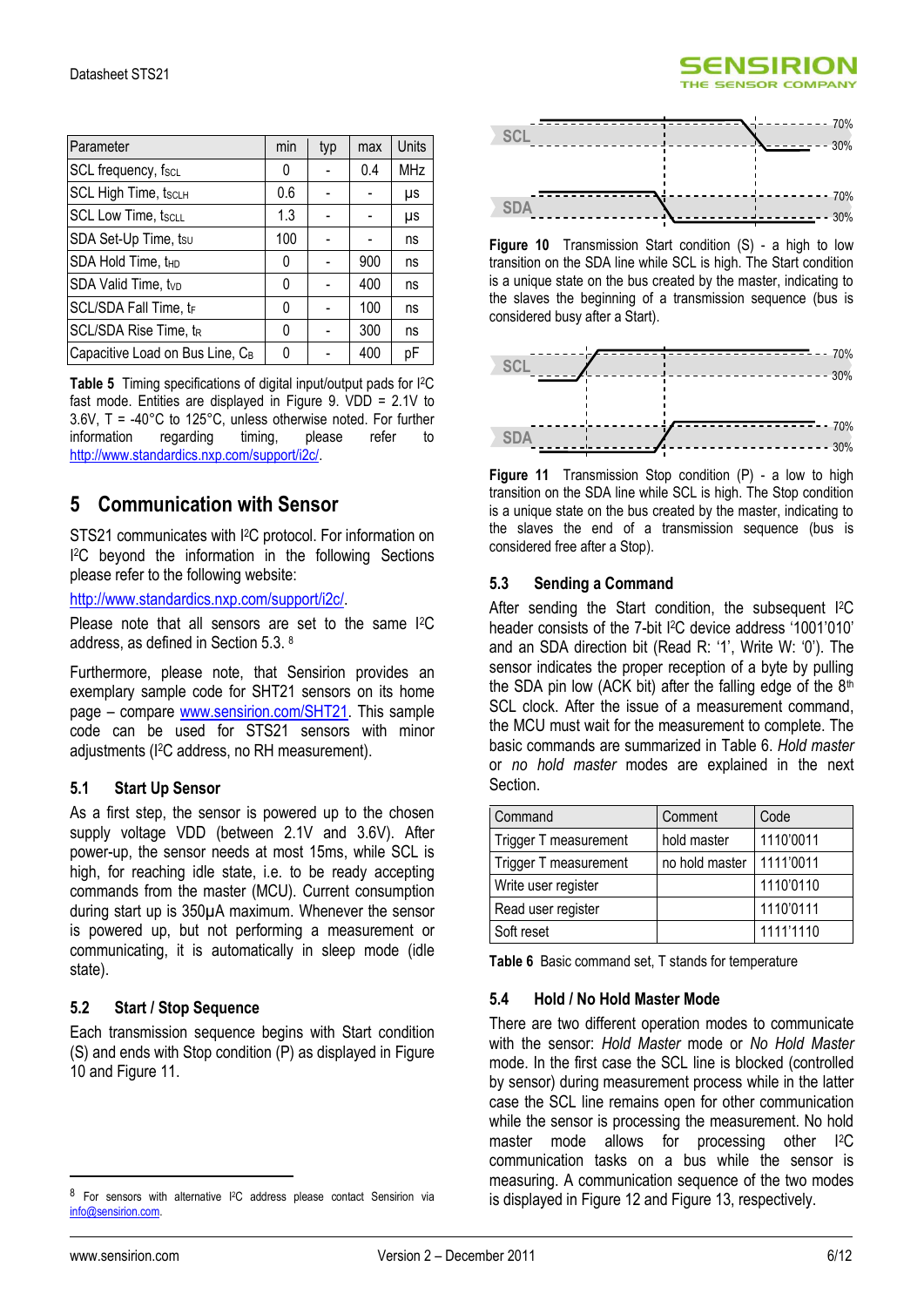In the *hold master mode*, the STS21 pulls down the SCL line while measuring to force the master into a wait state. By releasing the SCL line the sensor indicates that internal processing is terminated and that transmission may be continued.



<span id="page-6-0"></span>**Figure 12** *Hold master* communication sequence – grey blocks are controlled by STS21. Bit 45 may be changed to NACK followed by Stop condition (P) to omit checksum transmission.

In *no hold master* mode, the MCU has to poll for the termination of the internal processing of the sensor. This is done by sending a Start condition followed by the I2C header (1001'0101) as shown in [Figure 13.](#page-6-1) If the internal processing is finished, the sensor acknowledges the poll of the MCU and data can be read by the MCU. If the measurement processing is not finished the sensor answers no ACK bit and the Start condition plus header byte must be issued once more.

For both modes, since the maximum resolution of a measurement is 14 bit, the two least significant bits (LSBs, bits 43 and 44) are used for transmitting status information. Bit 1 of the two LSBs indicates the measurement type ("0": temperature). Bit 0 is currently not assigned.

In the examples given in Figure 12 and Figure 13 the sensor output is  $S_T = '0110'0011'0101'0000'$ . For the calculation of physical values Status Bits must be set to "0" – see Chapter 6.

The maximum duration for measurements depends on the type of measurement and resolution chosen – values are displayed in [Table 7.](#page-6-2) Maximum values shall be chosen for the communication planning of the MCU.

Please note: I<sup>2</sup>C communication allows for repeated Start conditions (S) without closing prior sequence with Stop condition (P) – compare [Figure 12,](#page-6-0) [Figure](#page-6-1) **13** and [Figure](#page-8-0) 

[18.](#page-8-0) Still, any sequence with adjacent Start condition may alternatively be closed with a Stop condition.



<span id="page-6-1"></span>**Figure 13** *No Hold master* communication sequence – grey blocks are controlled by STS21. If measurement is not completed upon "read" command, sensor does not provide ACK on bit 27 (more of these iterations are possible). If bit 45 is changed to NACK followed by Stop condition (P) checksum transmission is omitted.

| Resolution | T typ | T max | Units |
|------------|-------|-------|-------|
| 14 bit     | 66    | 85    | ms    |
| 13 bit     | 33    | 43    | ms    |
| 12 Bit     | 17    | 22    | ms    |
| 11 bit     |       | 11    | ms    |

<span id="page-6-2"></span>**Table 7** Measurement times for T measurements at different resolutions. Typical values are recommended for calculating energy consumption while maximum values shall be applied for calculating waiting times in communication.

#### **5.5 Soft Reset**

This command (see [Table 6\)](#page-5-3) is used for rebooting the sensor system without switching the power off and on again. Upon reception of this command, the sensor system reinitializes and starts operation according to the default settings – with the exception of the heater bit in the user register (see Sect. [5.6\)](#page-7-0). The soft reset takes less than 15ms.



**Figure 14** *Soft Reset* – grey blocks are controlled by STS21.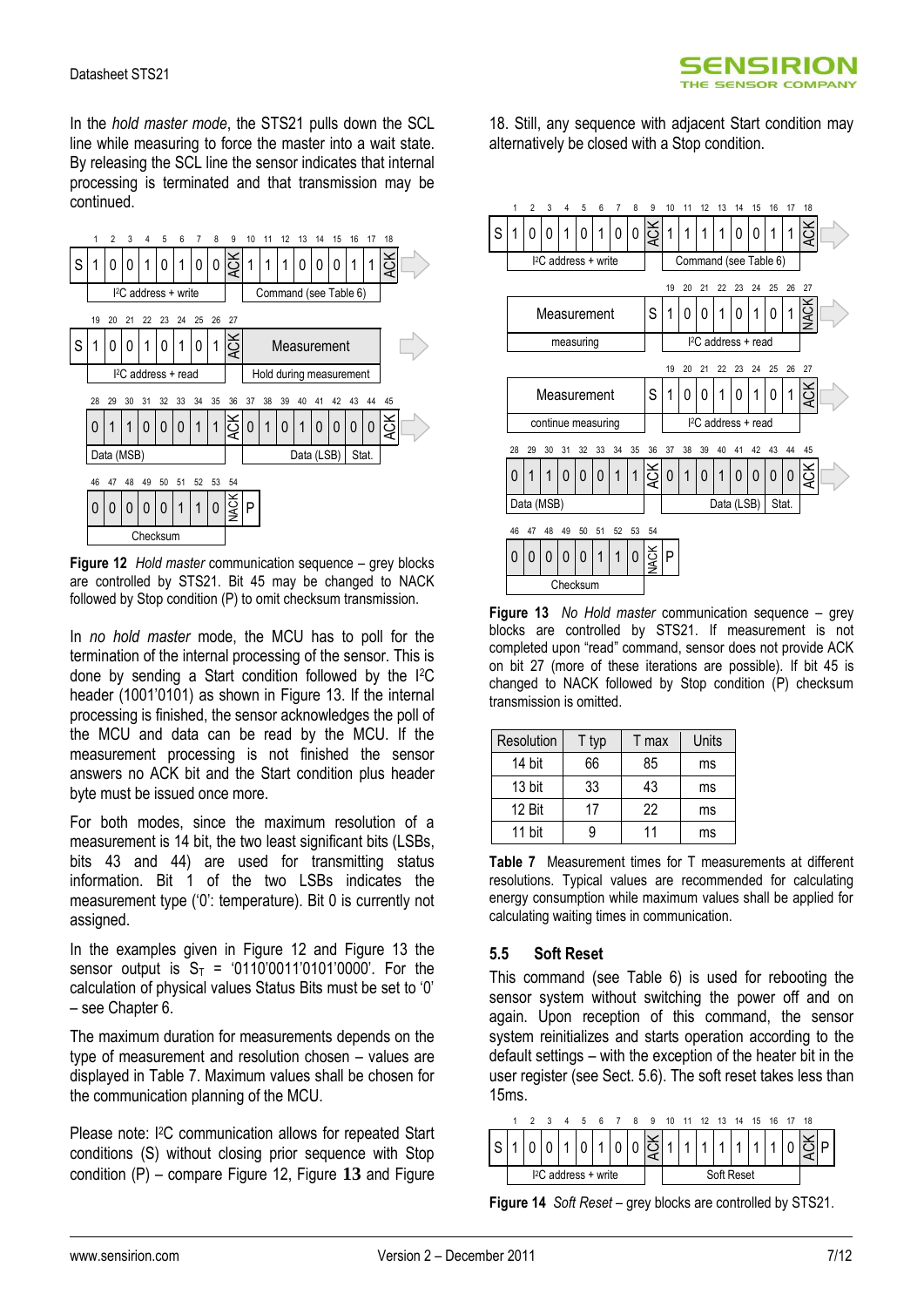

#### <span id="page-7-0"></span>**5.6 User Register**

The content of User Register is described in [Table 8.](#page-7-1) Please note that reserved bits must not be changed and default values of respective reserved bits may change over time without prior notice. Therefore, for any writing to the User Register, default values of reserved bits must be read first. Thereafter, the full User Register string is composed of respective default values of reserved bits and the remainder of accessible bits optionally with default or non-default values.

| Bit     | # Bits | Description / Coding                                                        | Default        |
|---------|--------|-----------------------------------------------------------------------------|----------------|
| 7,0     | 2      | Measurement resolution                                                      | 00'            |
|         |        | '00'<br>14 bit                                                              |                |
|         |        | '01'<br>12 bit                                                              |                |
|         |        | '10'<br>13 bit                                                              |                |
|         |        | '11'<br>11 bit                                                              |                |
| 6       |        | Status: End of battery <sup>9</sup><br>0: VDD > 2.25V<br>$'1$ : VDD < 2.25V | $^{\prime}()'$ |
| 3, 4, 5 | 3      | Reserved                                                                    |                |
| 2       |        | Enable on-chip heater                                                       | 'በ'            |
|         |        | Disable OTP Reload                                                          | 4'             |

<span id="page-7-1"></span>**Table 8** User Register. Threshold value for End of Battery signal may vary by ±0.1V. Reserved bits must not be changed. "OTP reload" = "0" loads default settings after each time a measurement command is issued.

The *end of battery* alert is activated when the battery power falls below 2.25V.

*OTP Reload* is a safety feature and loads the entire OTP settings to the register, with the exception of the heater bit, before every measurement. This feature is disabled per default and is not recommended for use. Please use Soft Reset instead – it contains OTP Reload.

An example for I2C communication reading and writing the User Register is given in [Figure 15.](#page-7-2)

#### **5.7 CRC Checksum**

STS21 provides a CRC-8 checksum for error detection. The polynomial used is  $x^8 + x^5 + x^4 + 1$ . For more details and implementation please refer to the application note "CRC Checksum Calculation for SHT2x".

#### **5.8 Serial Number**

STS21 provides an electronic identification code. For instructions on how to read the identification code please refer to the Application Note "Electronic Identification Code" – to be downloaded from the web page [www.sensirion.com/SHT21.](http://www.sensirion.com/SHT21)



<span id="page-7-2"></span>**Figure 15** *Read and write register sequence* – grey blocks are controlled by STS21. In this example, the resolution is set to 12bit.

## **6 Conversion of Signal Output**

Default resolution is set to 14 bit temperature reading. Measured data are transferred in two byte packages, i.e. in frames of 8 bit length where the most significant bit (MSB) is transferred first (left aligned). Each byte is followed by an acknowledge bit. The two status bits, the last bits of LSB, must be set to "0" before calculating physical values. In the example of [Figure 12](#page-6-0) and [Figure](#page-6-1)  [13,](#page-6-1) the transferred 16 bit temperature data is  $(0110'0011'0101'0000' = 25424)$ 

#### **6.1 Temperature Conversion**

The temperature *T* is calculated by inserting temperature signal output  $S_T$  into the following formula (result in  ${}^{\circ}C$ ), no matter which resolution is chosen:

$$
T = -46.85 + 175.72 \cdot \frac{S_T}{2^{16}}
$$

## **7 Environmental Stability**

The SHT2x sensor series were tested based on AEC-Q100 Rev. G qualification test method where applicable. Sensor specifications are tested to prevail under the AEC-Q100 temperature grade 2 test conditions listed in Table 9 10 .

 $\overline{a}$ 

1

<sup>&</sup>lt;sup>9</sup> This status bit is updated after each measurement

<sup>&</sup>lt;sup>10</sup> Temperature range is -40 to 105°C (AEC-Q100 temperature grade 2).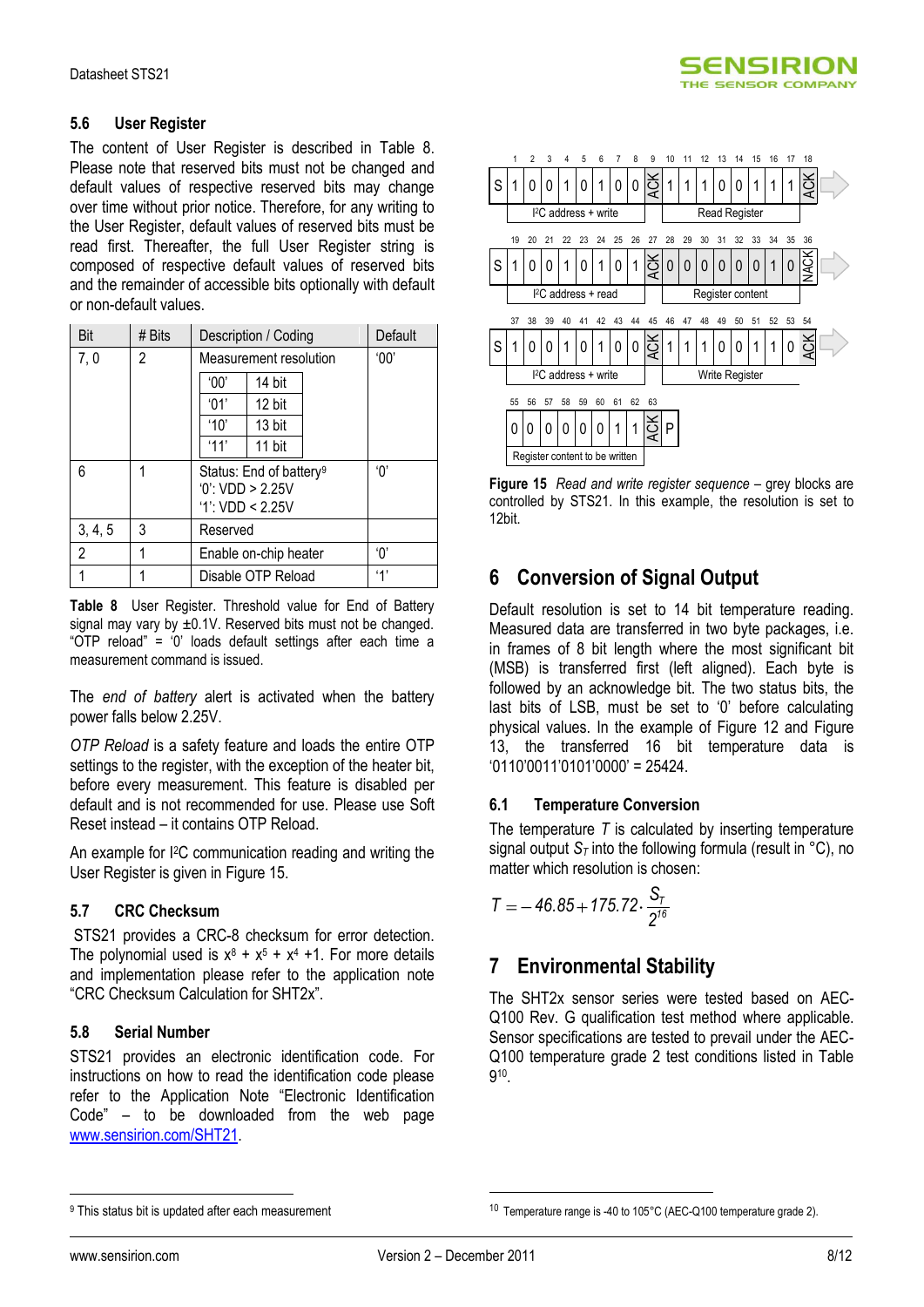

| <b>Environment</b>  | Standard                                                             | Results <sup>11</sup>    |
|---------------------|----------------------------------------------------------------------|--------------------------|
| <b>HTOL</b>         | 125°C, 408 hours                                                     | Within<br>specifications |
| <b>TC</b>           | -50°C - 125°C, 1000 cycles                                           | Within<br>specifications |
| <b>UHST</b>         | 130°C / 85%RH / ≈2.3bar, 96h                                         | Within<br>specifications |
| <b>THB</b>          | 85°C / 85%RH, 1000h                                                  | Within<br>specifications |
| <b>ESD</b> immunity | HBM $\pm 4kV$ , MM $\pm 200V$ , CDM<br>750V/500V (corner/other pins) | Qualified                |
| Latch-up            | force current of $\pm 100$ mA with<br>$T_{amb}$ = 125°C              | Qualified                |

**Table 9** Performed qualification test series. HTOL = High Temperature Operating Lifetime, TC = Temperature Cycles, UHST = Unbiased Highly accelerated Stress Test, THB = Temperature Humidity Biased. For details on ESD see Sect. 4.1.

Sensor performance under other test conditions cannot be guaranteed and is not part of the sensor specifications. Especially, no guarantee can be given for sensor performance in the field or for customer's specific application.

If sensors are qualified for reliability and behavior in extreme conditions, please make sure that they experience same conditions as the reference sensor. It should be taken into account that response times in assemblies may be longer, hence enough dwell time for the measurement shall be granted. For detailed information please consult Application Note "Testing Guide".

### **8 Packaging**

#### **8.1 Packaging Type**

STS21 sensors are provided in DFN packaging (in analogy with QFN packaging). DFN stands for Dual Flat No leads.

The sensor chip is mounted to a lead frame made of Cu and plated with Ni/Pd/Au. Chip and lead frame are over molded by green epoxy-based mold compound. Please note that side walls of sensors are diced and hence lead frame at diced edge is not covered with respective protective coating. The total weight of the sensor is 25mg.

#### **8.2 Sockets**

For testing of STS21 sensors sockets, such as from Plastronics, part number 10LQ50S13030 are recommended (see e.g. [www.locknest.com\)](http://www.locknest.com/).

#### **8.3 Traceability Information**

All STS21 are laser marked with an alphanumeric, fivedigit code on the sensor – see [Figure 16.](#page-8-1)

The marking on the sensor consists of two lines with five digits each. The first line denotes the sensor type (STS21). The first digit of the second line defines the output mode  $(D =$  digital, Sensibus and  $P^2C$ ,  $P = PWM$ ,  $S = SDM$ ). The second digit defines the manufacturing year ( $0 = 2010$ ,  $1 =$ 2011, etc.). The last three digits represent an alphanumeric tracking code. That code can be decoded by Sensirion only and allows for tracking on batch level through production, calibration and testing – and will be provided upon justified request.



<span id="page-8-1"></span>**Figure 16** Laser marking on STS21. For details see text.

Reels are also labeled, as displayed in Figure 17 and Figure 18, and give additional traceability information.



**Figure 17** First label on reel: O = Output mode (D = Digital), XX  $=$  Sensor Type (21 for STS21), NN  $=$  product revision no., Y  $=$ last digit of year, RRR = number of sensors on reel divided by 10 (200 for 2000 units), TTTTT = Traceability Code.

| SENSIRION<br>THE SENSOR COMPANY |                                 |  |  |  |  |
|---------------------------------|---------------------------------|--|--|--|--|
| Device Type:                    | 1-100PPP-NN                     |  |  |  |  |
| Description:                    | <b>Temperature Sensor STSxx</b> |  |  |  |  |
| Part Order No.                  | 1-100PPP-NN or Customer Number  |  |  |  |  |
| Date of Delivery:               | DD.MM.YYYY                      |  |  |  |  |
| Order Code:                     | 46CCCC/0                        |  |  |  |  |

<span id="page-8-0"></span>**Figure 18** Second label on reel: For Device Type and Part Order Number (See Packaging Information on page 2), Delivery Date (also Date Code) is date of packaging of sensors (DD = day, MM = month,  $YYYY = year$ ),  $CCCC =$  Sensirion order number.

 $\overline{a}$ 

<sup>&</sup>lt;sup>11</sup> According to accuracy and long term drift specification given on Page 2.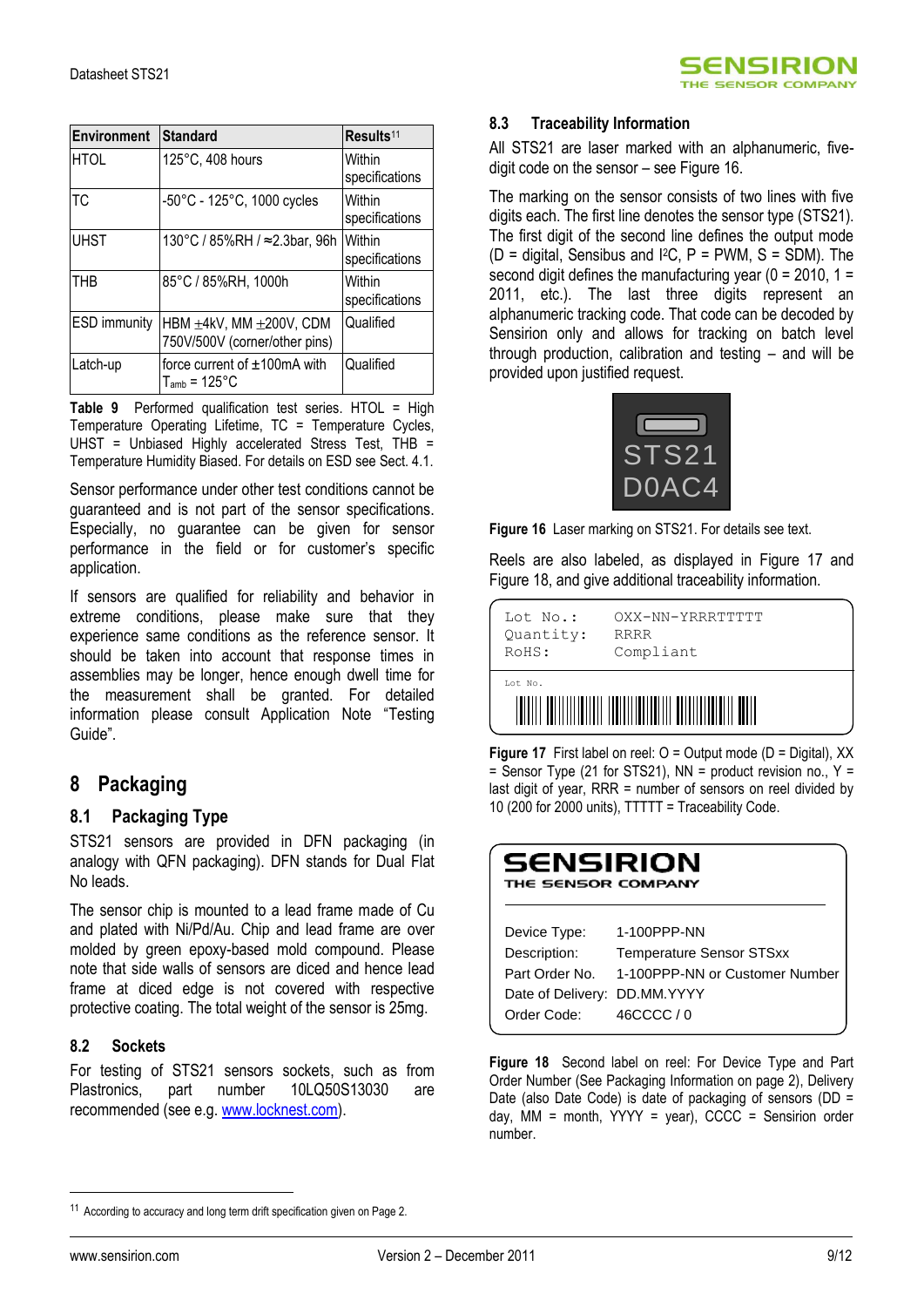

#### **8.4 Shipping Package**

STS21 are provided in tape & reel shipment packaging, sealed into antistatic ESD bags. Standard packaging sizes are 400, 1500 and 5000 units per reel. For STS21, each reel contains 440mm (55 pockets) header tape and 200mm (25 pockets) trailer tape.

The drawing of the packaging tapes with sensor orientation is shown in Figure 19. The reels are provided in sealed antistatic bags.



**Figure 19** Sketch of packaging tape and sensor orientation. Header tape is to the right and trailer tape to the left on this sketch.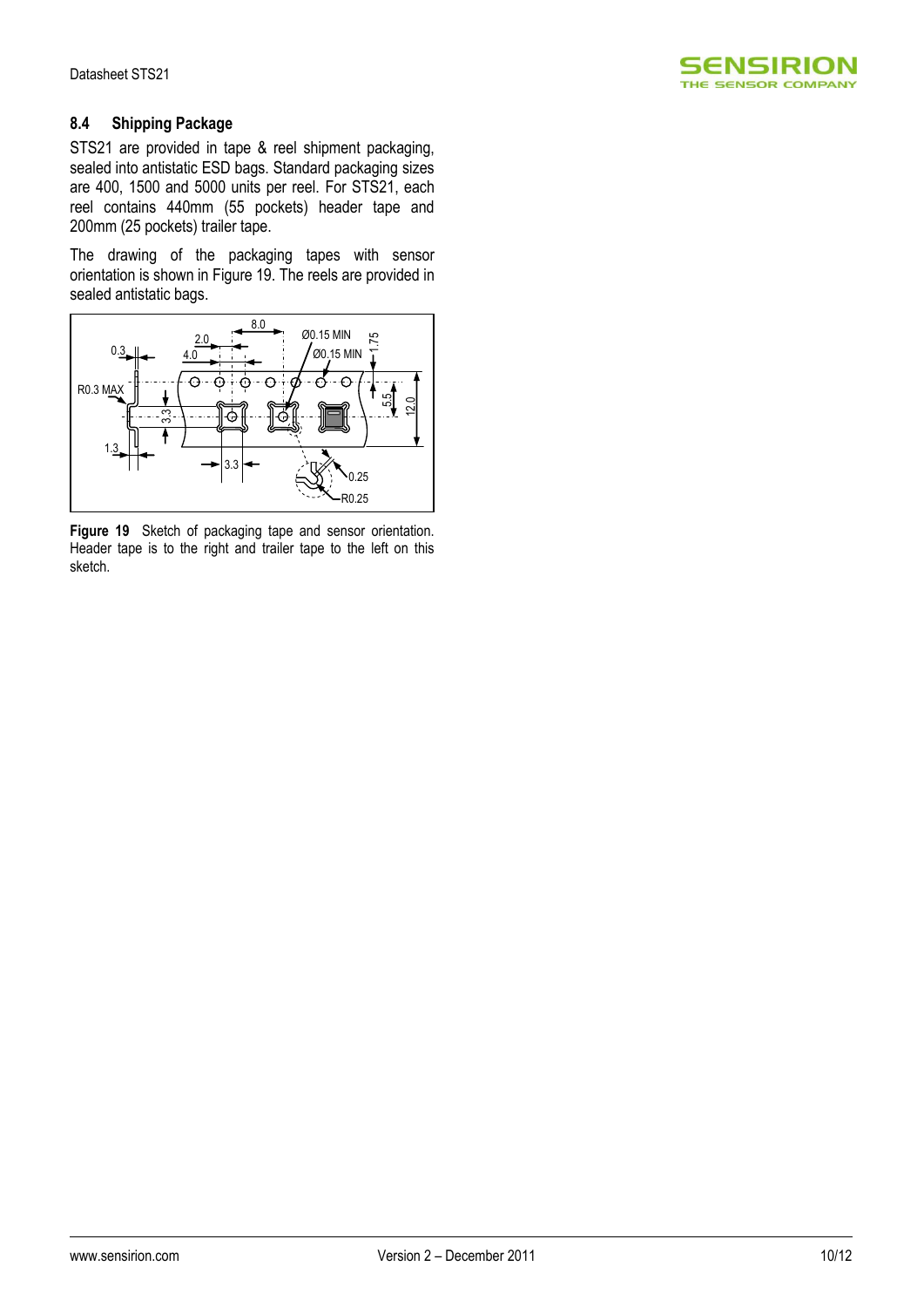

# **Revision History**

| Date          | Version | Page(s)        | <b>Changes</b>                                                                                                                   |
|---------------|---------|----------------|----------------------------------------------------------------------------------------------------------------------------------|
| April 2011    | 0.3     | lall           | New preliminary release (based on SHT21 data sheet)                                                                              |
| 10 June 2011  | 0.4     |                | Quantity of 5000 pcs. added to packaging information                                                                             |
| 15 July 2011  |         |                | Initial Release                                                                                                                  |
| December 2011 |         | $1, 2, 4, 6-8$ | Average power dissipation value, tolerance of threshold value for low battery signal,<br>minor text adaptations and corrections. |